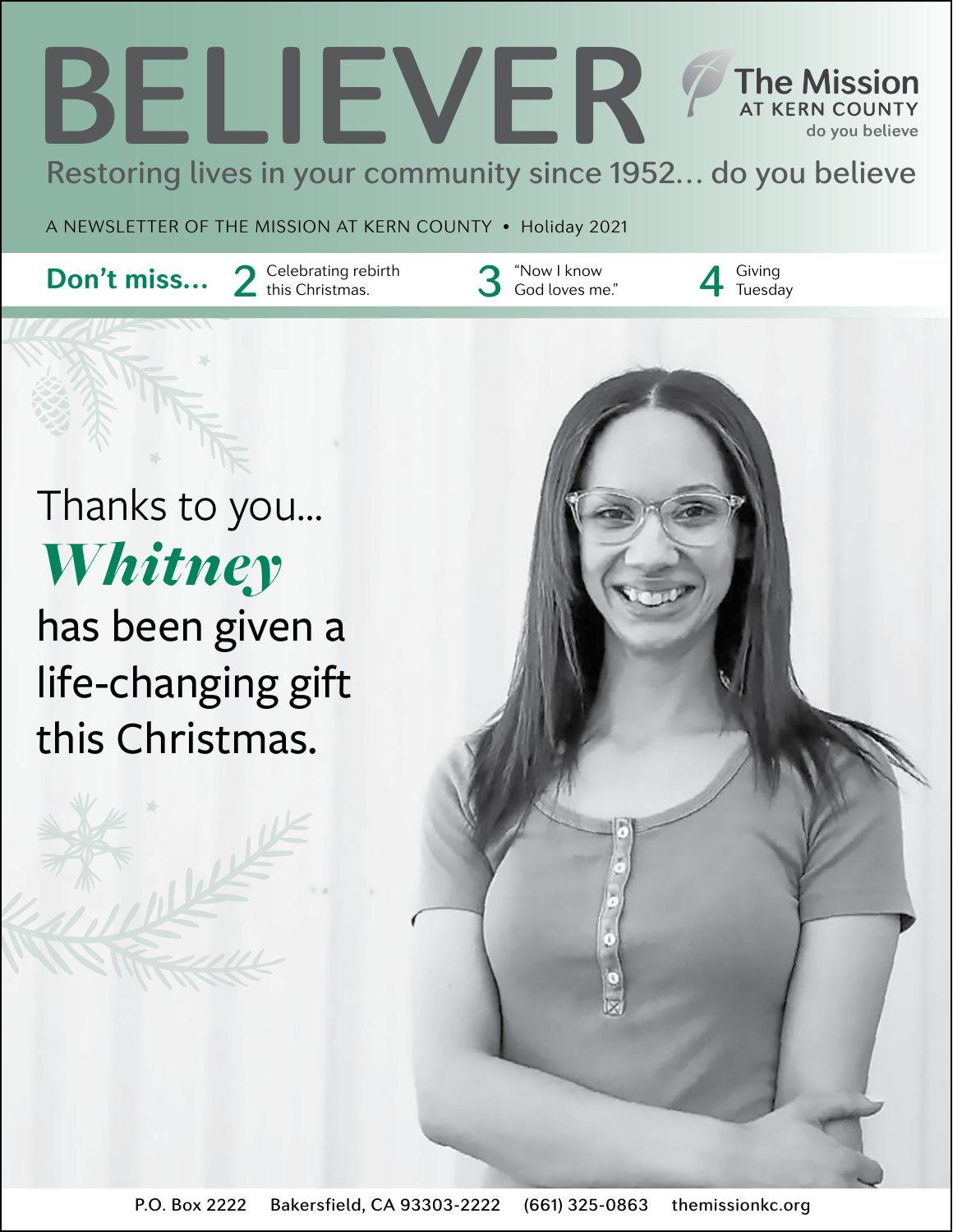# "Now *J* know **GOD LOVES ME.**"

Whitney grew up in a world of addiction and neglect.<br>
"My mom was drunk all the time so, when I was a<br>
teenager, I would run away from home and drink to<br>
numb my anger and sadness." "My mom was drunk all the time so, when I was a teenager, I would run away from home and drink to numb my anger and sadness."

For 10 years, alcohol controlled Whitney's life. She never held a job. Never put down roots. And, eventually, wound up homeless, living on the streets. "I was lost and broken."

Then she had a child, and it was her love for her son that drove her to reach out to The Mission for help. "He was my first priority. I needed to take care of him and, to do that, I needed to take care of myself."

They came to our Recovery Home for Women & Children, where Whitney entered the Christian Life Training Discipleship Program. Through Bible studies and chapel services, Whitney discovered the unconditional love of God. "Before, I thought I had to be perfect. But now I know God loves me just as I am,



with all my imperfections. That love was all I needed."

Through Christian counseling and life skills classes, Whitney has learned to be a better mother, developed healthy coping skills and found emotional healing for the wounds she's carried all her life. "They gave me the tools to help mend what was broken."

> Now a graduate of the program, Whitney has a job and she and her son are staying here while she saves money for a home of their own. "The Mission has given me hope and a future I never had."

It's going to be a Christmas filled with joy for Whitney and her son – and she is so grateful to you for this wonderful gift of a new life. "Before I came to The Mission, I was broken. But now I have confidence, I believe in myself and I serve a God who makes the impossible possible. It's a beautiful thing."

> **"The Mission helped heal my hurt and pain."**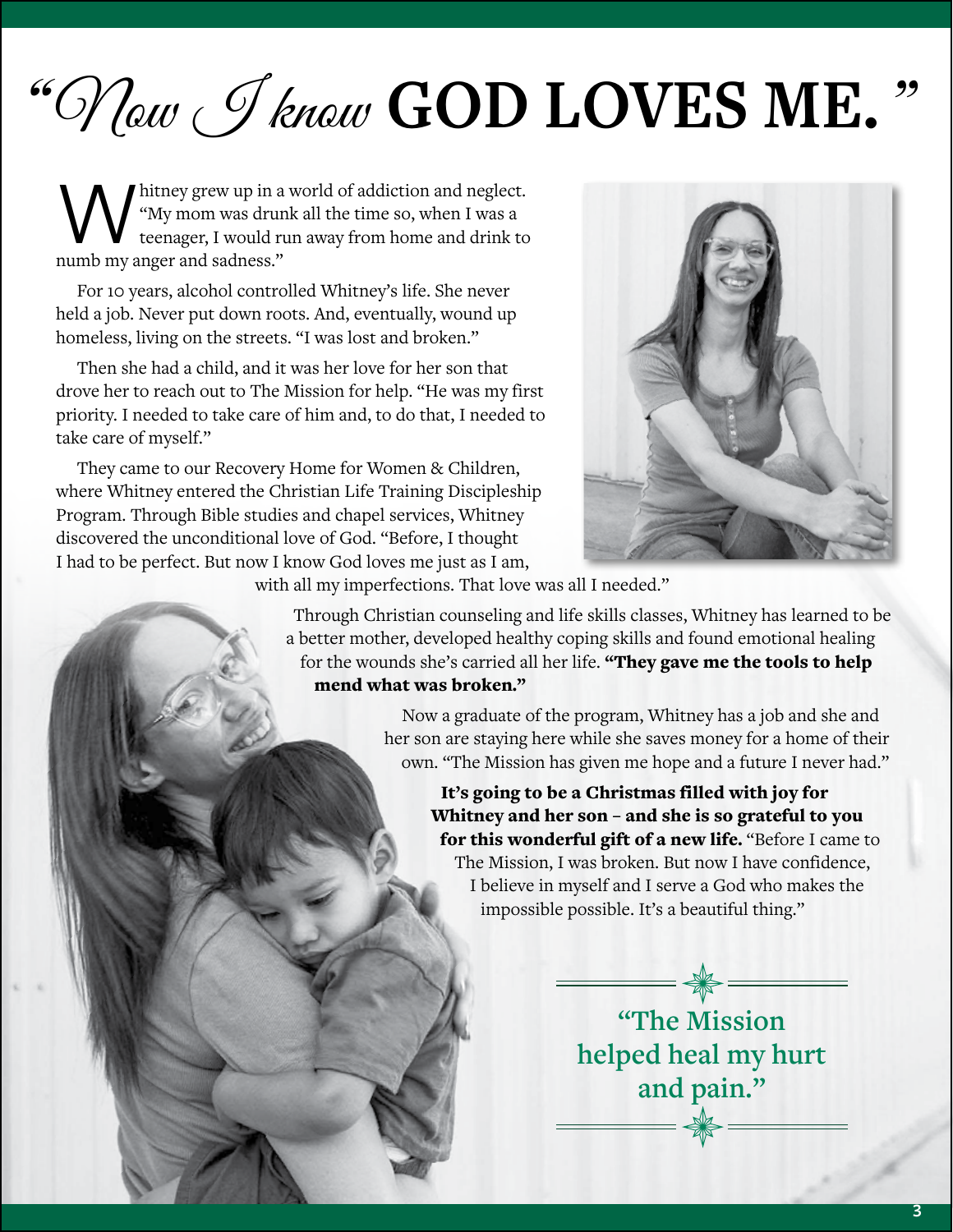#### **A Message from CARLOS BALDOVINOS**

# Celebrating Christmas with JOY for All People

In Luke 2:10, the angel says, *"Behold, I bring you good tidings of great joy, which shall be to all people."*

During the Christmas season, we hear a lot about joy. It has me thinking about how joy is something *all people* can have in their hearts. This time of year, our greatest joy is celebrating the birth of our Savior and the eternal life we have been freely given.

That joy is what fills our hearts Christmas morning… and, hopefully, every day of the year. It's the same joy I see on the faces of the children, women and men that have come to The Mission at Kern County and experienced God's life-changing love up close and personal. The joy YOU help them experience through your heartfelt prayers and support.

This Christmas, as you reflect on the "reason for the season," I hope you will remember our neighbors in Bakersfield who are hurting. As Whitney's story shows, your generosity offers help. Healing. And a chance to be held in the arms of a loving God.

I am continually humbled by the faithfulness of friends like you who joyfully bless others. Thank you, and may God fill your heart with peace and love.

Carlos Baldovinos Executive Director

# **A delicious Christmas meal for our homeless neighbors…**

# *… STARTS WITH YOU!*

As you prepare to celebrate the joy of Christmas, please remember our hurting neighbors. It's been another really tough year for so many in our community – and the very best gift you can give them is the help they need right now!

Just \$2.05 provides a meal and care for one person. That meal is often the first step toward a new life through God's love.



**\$2.05** for 1 hot meal **Healing Hope And a Second \$15.69 Chance!** for 1 night of safe shelter *CAN GIVE SOMEONE*

## **Please Send Your Christmas Gift Today!**

See how you helped change Whitney's life!

*"The Lord bless you and keep you; the Lord make his face shine on you and be gracious to you; the Lord turn his face toward you and give you peace." -Numbers 6:24-26 (NIV)*

Wishing you and your loved ones a Merry Christmas!

During this joyous holiday season, our prayer is that God will richly bless you just as you have blessed your hurting neighbors. Your incredible generosity has opened the door for healing and transformation by providing 200,000 meals and 94,500 nights of safe shelter this year.

May His face shine upon you and bring you peace, comfort and joy… today and all throughout the new year. Thank you, and Merry Christmas!